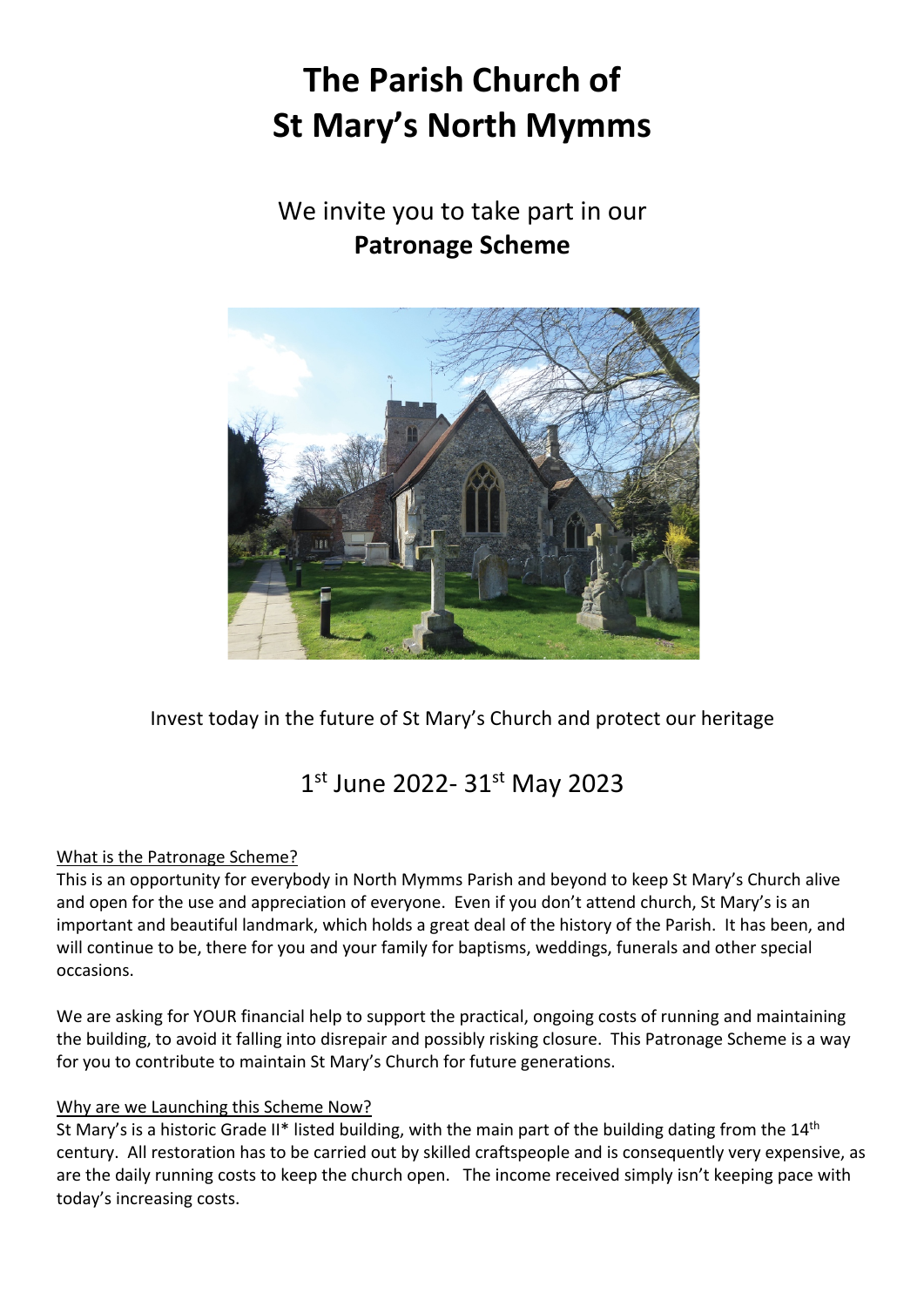#### Who is the Patronage Scheme for?

The scheme is for anybody and everybody who wishes to see St Mary's church here, as a well maintained, warm and welcoming building, serving the community of North Mymms for many generations to come in whatever way it is special to YOU.

#### What does being a Patron mean?

You choose a date that is special to you and you 'buy' that date for £60. Your payment will help to cover the running costs for your special day. If you would like to buy that date every year, that would be even better!

#### How can I be a Patron for the day?

It is simple! Just choose a date that has significance to you – it might be that wish to remember a loved one, a birthday, a wedding anniversary, a baptism, a family occasion or another special event in your life.

#### What do I receive by being a Patron?

- Your name will be placed in the Patron's book in church, open at the current month and showing the date and occasion you are commemorating.
- The knowledge that YOUR patronage will make a big difference and that your donation is doing something VERY worthwhile to keep St Mary's Church open for future generations.
- A yearly commemorative certificate as a thank you.

#### The Cost of keeping St Mary's open throughout 2021

| Power and water<br>Insurance   | £15,377<br>£ 2,315 |
|--------------------------------|--------------------|
| <b>Repairs and Maintenance</b> | £5,882             |
| <b>Total</b>                   | £23,574            |
|                                |                    |

The above shows the main areas of expenditure which support the building. This does not include any one-off repairs or restoration to the historic fabric of St Mary's.

#### **All the funds contributed to the Patronage Scheme are only to be used to support the overall maintenance, day to day running costs and restoration to the historic fabric of St Mary's Church building.**

If you would like more information about the annual costs of running St Mary's and how it is funded, you can visit our website: www.stmarysnorthmymms.org.uk/how-we-are-funded